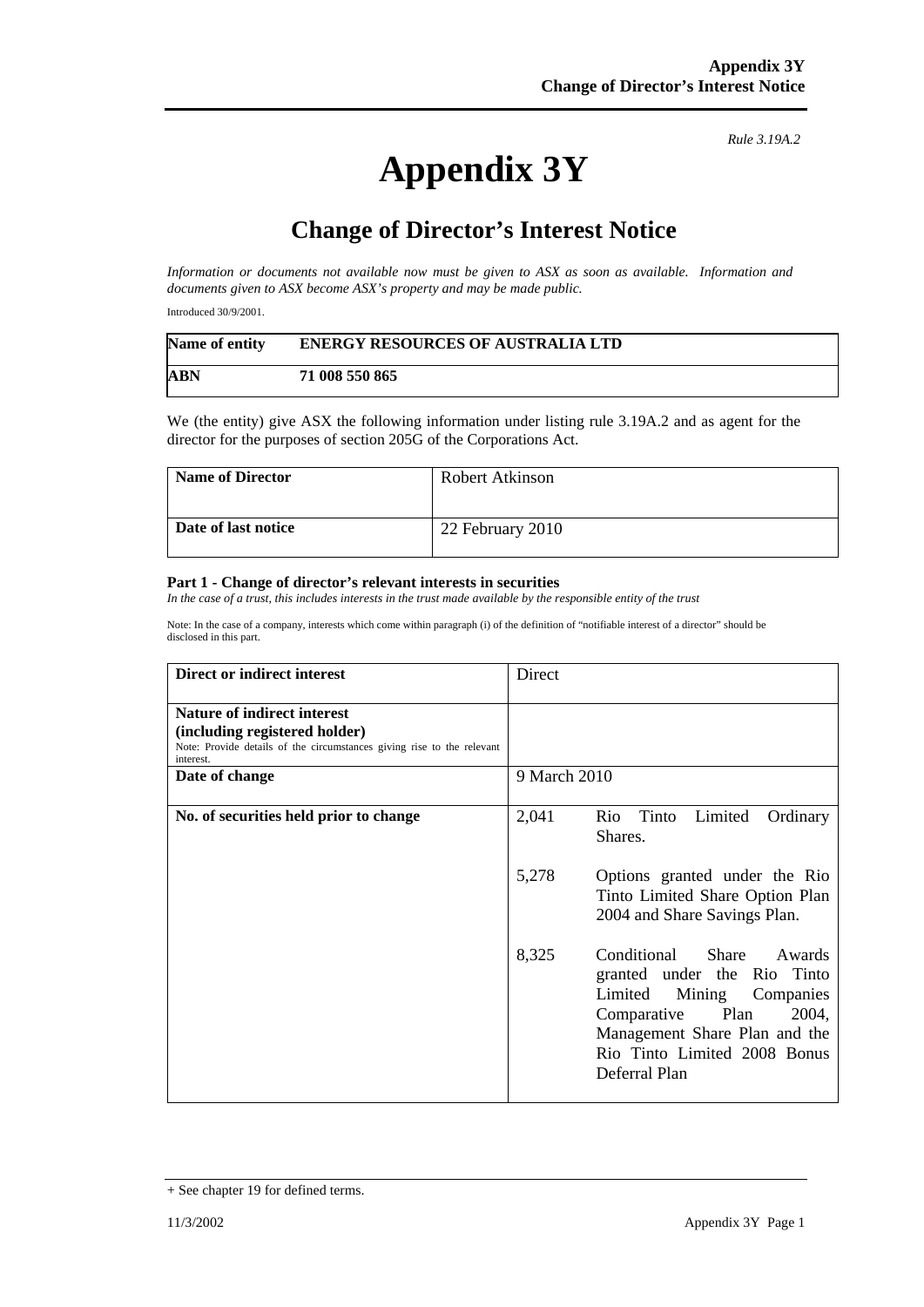| <b>Class</b>                                                                                                                                                                   | Ordinary Shares, Options over Ordinary<br>Shares and Conditional Ordinary<br>Share<br>Awards.                                                                                                                                                                                                                                                               |
|--------------------------------------------------------------------------------------------------------------------------------------------------------------------------------|-------------------------------------------------------------------------------------------------------------------------------------------------------------------------------------------------------------------------------------------------------------------------------------------------------------------------------------------------------------|
| <b>Number acquired</b>                                                                                                                                                         | <b>NIL</b>                                                                                                                                                                                                                                                                                                                                                  |
| <b>Number disposed</b>                                                                                                                                                         | 375<br>Conditional<br><b>Share</b><br>Awards<br>granted under the Rio Tinto<br>Limited<br>Mining<br>Companies<br>Comparative Plan 2004 vested or<br>lapsed.                                                                                                                                                                                                 |
| <b>Value/Consideration</b><br>Note: If consideration is non-cash, provide details and estimated<br>valuation                                                                   | See "Nature of Change" below.                                                                                                                                                                                                                                                                                                                               |
| No. of securities held after change                                                                                                                                            | Limited<br>Tinto<br>2,041<br>Rio<br>Ordinary<br>Shares.                                                                                                                                                                                                                                                                                                     |
|                                                                                                                                                                                | 5,278<br>Options granted under the Rio<br>Tinto Limited Share Option Plan<br>2004 and Share Savings Plan.                                                                                                                                                                                                                                                   |
|                                                                                                                                                                                | 7,950<br>Conditional<br>Share<br>Awards<br>granted under the Rio Tinto<br>Limited<br>Mining<br>Companies<br>Plan<br>Comparative<br>2004,<br>Management Share Plan and the<br>Rio Tinto Limited 2008 Bonus<br>Deferral Plan                                                                                                                                  |
| <b>Nature of change</b><br>Example: on-market trade, off-market trade, exercise of options, issue of<br>securities under dividend reinvestment plan, participation in buy-back | Conditional<br>214<br>Share<br>Awards<br>granted under the Rio Tinto<br>Limited<br>Mining<br>Companies<br>Comparative Plan 2004 vested at<br>no cost and the resultant shares<br>were sold on market at an average<br>price of \$75.72 per share.<br>Share<br>161<br>Conditional<br>Awards<br>granted under the Rio Tinto<br>Limited<br>Mining<br>Companies |
|                                                                                                                                                                                | Comparative Plan 2004 lapsed.                                                                                                                                                                                                                                                                                                                               |

## **Part 2 – Change of director's interests in contracts**

Note: In the case of a company, interests which come within paragraph (ii) of the definition of "notifiable interest of a director" should be disclosed in this part.

| <b>Detail of contract</b> | N/a |
|---------------------------|-----|
|                           |     |

<sup>+</sup> See chapter 19 for defined terms.